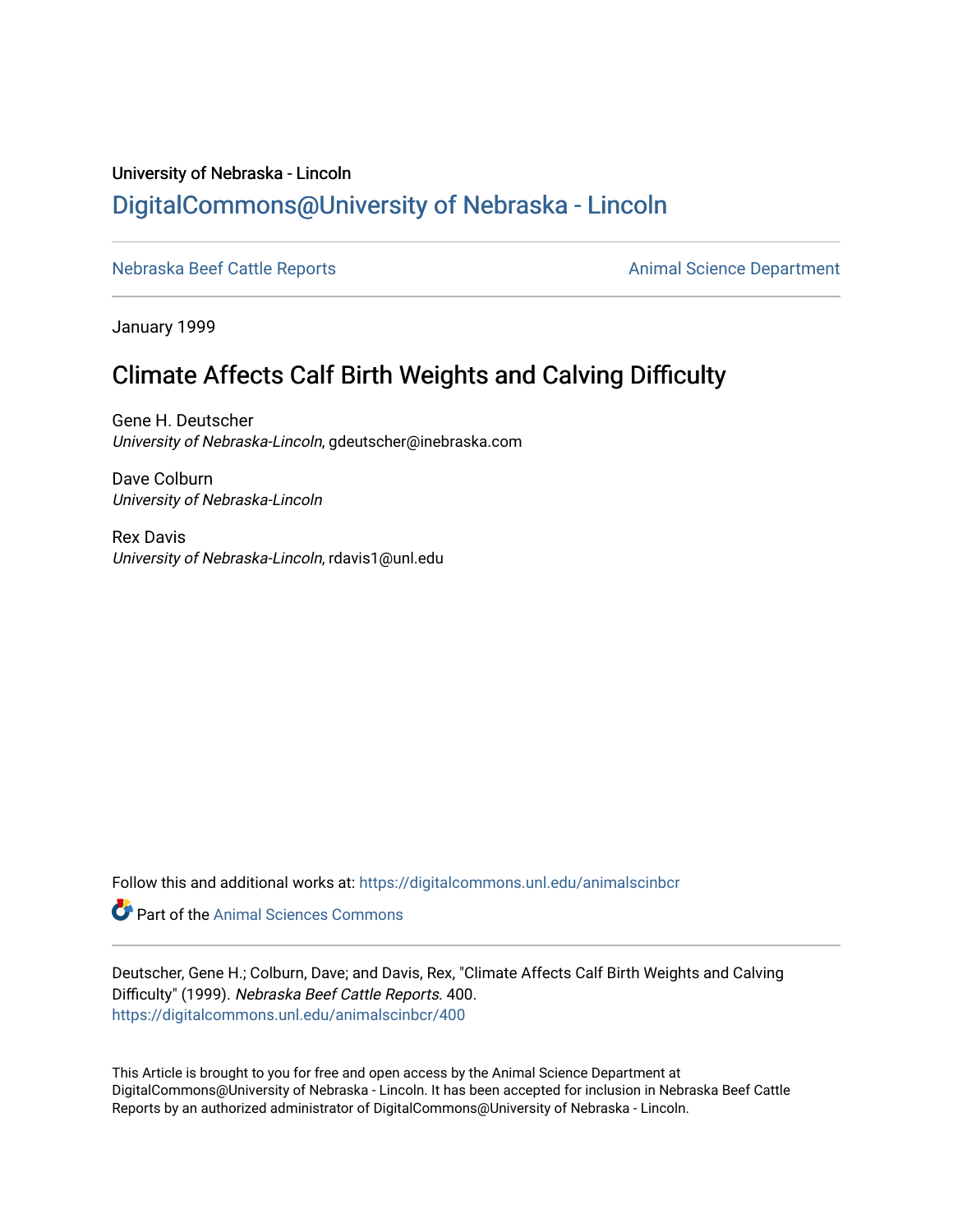# **Climate Affects Calf Birth Weights** and Calving Difficulty

# **Gene Deutscher Dave Colburn Rex Davis<sup>1</sup>**

When winter temperatures are colder than normal, larger calf birth weights can be expected in the spring with more calving difficulty in two-year-old heifers.

## **Summary**

*A six-year study was conducted to investigate effects of winter temperatures on two-year-old cows (n=285) and their subsequent calf birth weights and calv*ing difficulty in the spring. The winter *of 1992-93 (coldest) was 11o F colder than the winter of 1994-95 (warmest).*  The coldest winter was followed by calf *birth weights that were 11 pounds heavier*  with 29 percent greater calving difficulty *compared to the warmest winter. Our results indicated that as average winter temperatures decreased 1o F, subsequent calf birth weights increased 1 pound and*  calving difficulty increased 2.6 percent*age points. When blankets were placed on cows before calving, hide temperatures increased slightly, but calf birth weights were unchanged.*

### **Introduction**

Calving difficulty of two-year-old heifers is still a major concern of beef producers, even when heifers are bred to low birth weight EPD sires and are managed properly. Consistently, calf birth weight has been shown to be the primary cause of calving difficulty. The genetic heritability of birth weight is about 45 percent, with the remaining 55 percent due to environmental conditions.

The environmental influences may be the reason calf birth weights are heavier in some years even though genetics of animals are similar.

Research suggests exposing a pregnant animal to cold temperatures results in increased blood flow to the uterus allowing the fetus to obtain greater nutrients and increased growth. This may explain why calf birth weights are usually heavier in colder climates than warmer climates. In the 1996 Nebraska Beef Report, pp 23-25, research indicated birth weights of calves born in the spring were heavier and more calving difficulty was experienced after a severe cold winter.

Three years of additional data were collected to determine the effects of winter temperatures on calf birth weights to confirm or refute the previous results. Because Nebraska's climatic conditions vary year-to-year, many years of data are needed. Also, a study was conducted to attempt to increase cow body temperature precalving by using blankets (coats) to reduce calf birth weights.

#### **Procedure**

# *Climate on calf birth weight*

The data for this study were collected over six years (winters of 1992-93 to 1997-98) on two-year-old cows (n=285 total) at the West Central Research and Extension Center (WCREC) at North Platte, Nebraska. During the first three years of the study, cows were involved in an intensive breeding and calving study to investigate the various causes of calving difficulty. Cattle management and results were reported in the 1997 Nebraska Beef Report, pp 20-23. Climatic conditions were found to significantly

affect calf birth weight and calving difficulty. Therefore, an additional three years of data were collected. During these years, the yearling heifers were on estrous synchronization and AI breeding studies which did not influence calf birth weight or calving difficulty of the two-year-old cows.

During this six-year study, MARC II heifer calves (1/4 Angus x 1/4 Hereford x 1/4 Simmental x 1/4 Gelbvieh) raised at the Gudmundsen Sandhills Laboratory near Whitman were used. Each year the yearling heifers were bred by AI to the same Angus sire (ABS Global, Inc.). This sire is a trait leader for calving ease with a birth weight EPD of -1.7 and a yearling weight EPD of +39. In general, the bred heifers were managed similarly each year: on native pasture during the fall and fed bromegrass hay *ad libitum* (10 percent CP) with alfalfa hay (17 percent CP) as a supplement (3 to 4 lb/day) during the winter to meet NRC requirements.

The calving season began in mid-February and ended April 1. Calving data included calf birth weight, birth date, calf sex and a calving difficulty score. The calving difficulty scoring system was from 1 to 5, with  $1 = no$  assistance,  $3 =$ mechanical pull and  $5 =$  caesarean.

Weather data were collected for three months (December, January and February) each winter at a nearby weather station. Data evaluated were high and low air temperatures and wind chills.

Data were analyzed by least squares analyses. Calf birth weights were analyzed by year with calf sex removed. Calving difficulty percentages were tested using a Chi-square analysis.

(Continued on next page)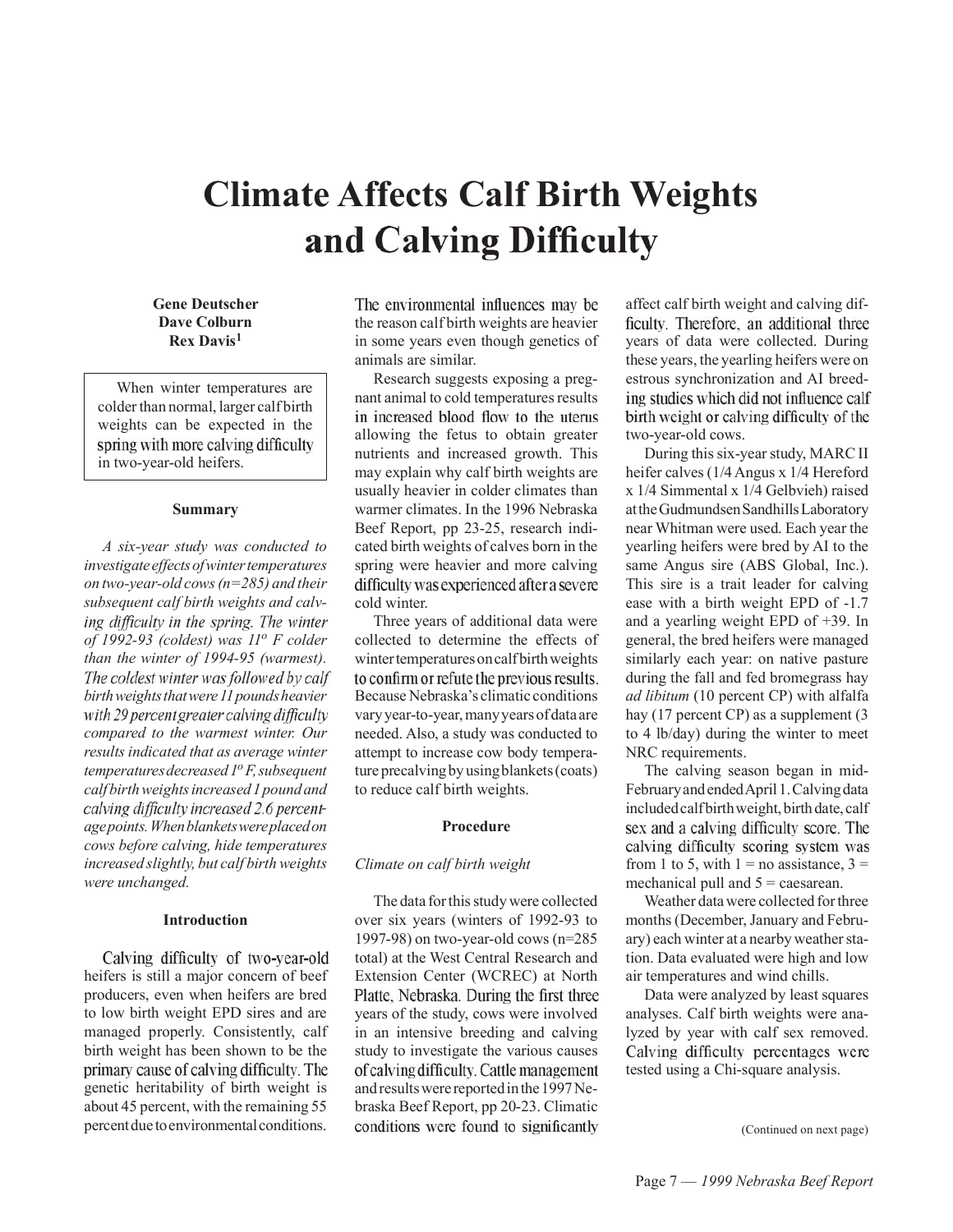#### *Cow blankets on calf birth weight*

Two trials were conducted (1995-96 and 1996-97) at WCREC to investigate if applying blankets (coats) on cows precalving would increase cow body temperatures and, in turn, decrease calf birth weight and calving difficulty. Seventy two-year-old cows (Trial  $1, n = 31$ , Trial 2,  $n = 39$ ) which had been utilized as yearlings in estrous synchronization and AI studies were used. Cows were pregnant from one Angus sire. In early December each year, cows were assigned to two treatments (blanket or control) according to weight, body condition, pelvic size and expected calving date. Cows were placed in adjacent drylots and fed a corn silage and alfalfa hay ration. The same amount of feed per head was given to each treatment group so feedto-gain ratios could be determined for feed efficiency during the trial.

The blankets used in Trial 1 were made of one-half inch-thick tightly woven fabric with a canvas top to protect it from weather and tearing. The blanket covered the cow from neck to tail, hanging down on each side about to the hocks and held in place by three straps (similar to coats for horses). The blankets were designed and constructed locally. In Trial 2, a one-half inch-thick woolen pad manufactured in New Zealand was added under the canvas to increase warmth. The intent of the blankets was to keep the animal warmer by reducing heat loss and increasing hide temperature.

The blankets were strapped on in early December each year and remained on the cows until just prior to the start of the calving season in mid-February. The duration of the trials were: Trial  $1 = 63$ days and Trial  $2 = 76$  days. Surprisingly, the cows adjusted to the blankets quite readily after some initial bucking and jumping. The blankets remained in place, with only minor adjustments, and were not rubbed off on fences or feed bunks. Straps were loosened as animals gained weight and became closer to calving.

Cows were weighed every two weeks and blankets were adjusted as needed. Rectal and hide temperatures were obtained with a digital thermometer on half of the cows in each treatment group. Hide temperatures were obtained by placing

thermometer under the hair next to the skin in hip fossa area (in front of hook bone). This area was easy to access and covered by the blanket on cows.

Because cows had been synchronized and AI bred, they calved in a short time period. At calving, cows were watched closely and assisted as needed. Calving data obtained were calf birth date, birth weight and calf sex, plus a calving difficulty score from 1 to 5.

Data were analyzed by least squares analyses. Calf birth weights were analyzed by year with calf sex and gestation length removed. Calving difficulty was tested using a Chi-square analysis.

#### **Results**

## *Climate on calf birth weight*

Table 1 shows the average winter temperatures and wind chills (December, January and February) for each year ranked from coldest to warmest. Temperatures were coldest during the winter of 1992-93 and warmest during the winter of 1994-95 with an  $11^{\circ}$  F difference. The wind chills were also  $11^{\circ}$ F different. Temperatures for the other years were above normal and moderate. The normal average winter temperature for North Platte is 25°F.

Spring calf birth weights following each winter are also shown in Table 1. Significant differences ( $P < .05$ ) in birth weights were found among years. In general, calf birth weights decreased as winter temperatures increased. After the coldest winter (1992-93), calf birth weights averaged 77.6 pounds; after the warmest winter (1994-95) 66.4 pounds. This difference of 11 pounds matched the 11o F difference in temperatures between the two winters. These data indicate a negative linear relationship between winter temperatures and calf birth weights. In general, as winter temperatures increased 1o F, calf birth weight decreased 1 pound. The exception to this relationship was the winter of 1995-96 which had above normal average temperatures and numerically (not statistically) heavy calf birth weights. One possible reason for this exception: colder than normal temperatures in January.

Percentage of calving difficulty followed the same trend as calf birth weight (Table 1). Calving difficulty was greater ( $P < .05$ ) in the spring of 1993 than in the spring of 1995 (58 percent versus 29 percent). This difference of 29 percent occurred when calf birth weights decreased 11 pounds and winter temperatures increased 11°F. It appears calving difficulty increased 2.6 percent per 1 pound increase in calf birth weight and per 1°F decrease in winter temperatures. Therefore, when winter temperatures are colder than normal, heavier calf birth weights in the spring and more calving difficulty may be experienced.

Many other factors affect calf birth weight and calving difficulty including cow age, cow weight, cow body condition, nutrition, cow pelvic size, genetics,

Table 1. Effects of winter temperatures over six years on calf birth weight and calving difficulty.

| Winter                        | Average<br>temperatures <sup>a</sup><br>degree(F) | Average<br>wind chill <sup>b</sup><br>degree(F) | calves | Number of Calf BWT <sup>c</sup> ,<br>pounds | Calving<br>difficulty <sup>d</sup> % |
|-------------------------------|---------------------------------------------------|-------------------------------------------------|--------|---------------------------------------------|--------------------------------------|
| 1992-93 (coldest)             | 20                                                | 12                                              | 36     | $77.6^e$                                    | 58 <sup>e</sup>                      |
| 1993-94                       | 26                                                | 18                                              | 39     | $72.5$ <sup>f</sup>                         | 33 <sup>f</sup> g                    |
| 1995-96                       | 27                                                | 19                                              | 44     | $75.2$ ef                                   | 45 <sup>eg</sup>                     |
| 1996-97                       | 27                                                | 20                                              | 76     | $72.4$ <sup>f</sup>                         | 30 <sup>fg</sup>                     |
| 1997-98                       | 30                                                | 22                                              | 59     | 67.48                                       | 25 <sup>f</sup>                      |
| 1994-95 (warmest)             | 31                                                | 23                                              | 31     | 66.48                                       | 29 <sup>fg</sup>                     |
| Difference coldest to warmest |                                                   | 11                                              |        | 11                                          | 29                                   |

aWinters ranked from coldest to warmest. High and low temperatures for December, January and February were averaged.

<sup>b</sup>Average wind speed x average temperature for 3 months.

cBirth weight adjusted for calf sex.

<sup>d</sup>Calving difficulty with scores 3 to 5 on a 1 to 5 scoring system.

 $e^{fg}$ Means within category differ (P < .05).